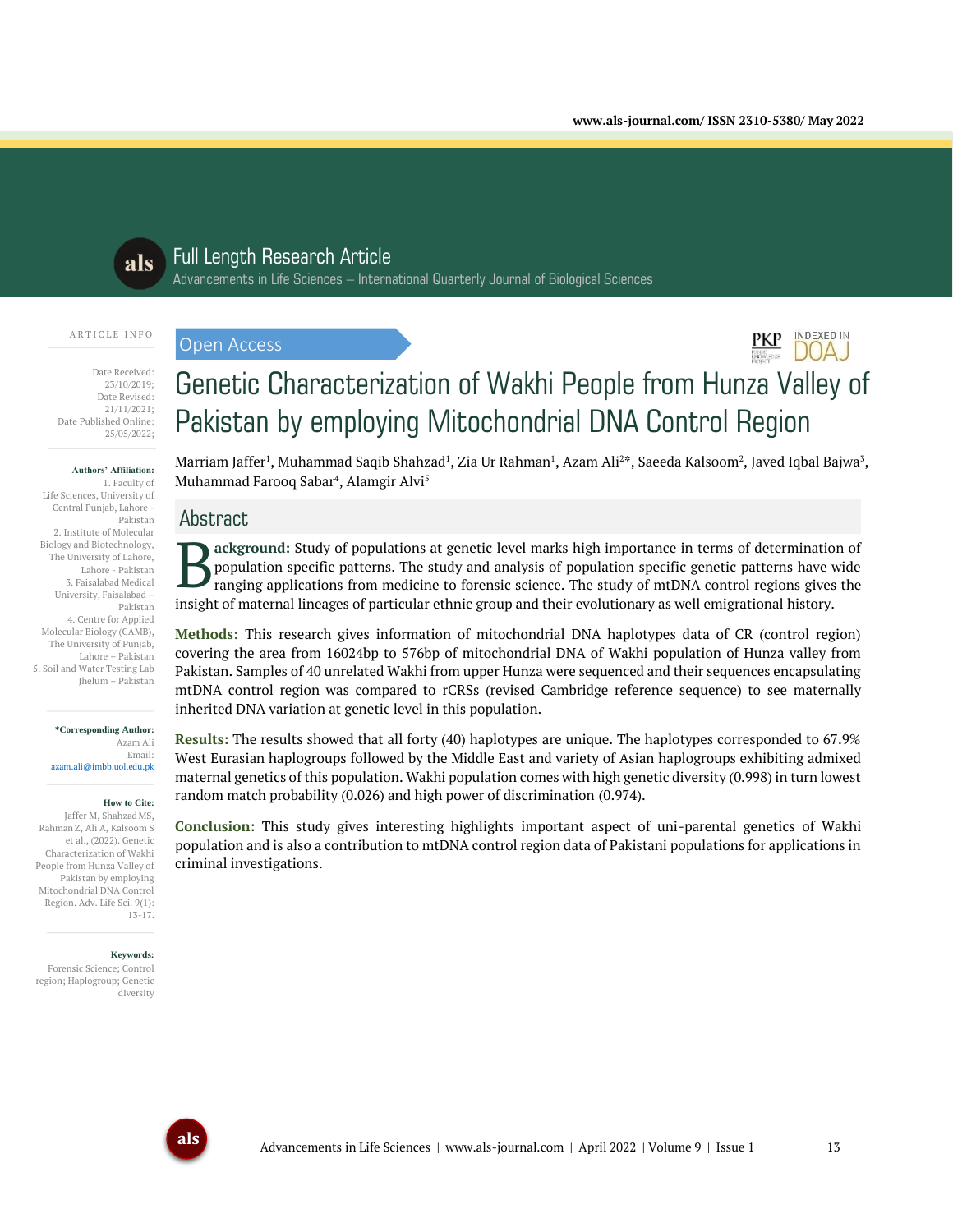## **Introduction**

The mtDNA control region assists to find out the immigration trail of a population throughout the history along with other related uni parental genetic constitution [1]. Analysis of mtDNA haplogroups has been proven valuable in determining not only the evolutionary account of human populations but also the turns the trick in favor of crime investigators to identify a human profile where conventional STR typing comes with limitation to find a hit [2]. Pakistan (Figure 1) happened to be in the most recurrently followed expedition road, which attracted people from out of Africa and referred as one of the ancient regions where contemporary human being chosen to reside [3,4]. By the language and civilization, Pakistani population is mixture of 16 cultural groups of assorted ancestries [5]. Hunza valley is located in the highest Pakistani northern zone in the Karakoram Mountains [6]. Upper part of Hunza is inhabited by Wakhi people believed to be evolved from prehistoric Iranian people. The Wakhi identify them by their Eastern Iranian language which belongs to Pamirian group. Wakhi language is very different from Tajik language, and it is also very different from other Pamiri languages [7]. No genetic study has ever been carried out to dissect the genetic structure of this population. Therefore, we conducted uniparental marker (mtDNA control region) study to find out the maternally inherited DNA pattern of Wakhi population for the usefulness in criminal investigations and snapshot of evolutionary as well as emigrational track record.



**Figure 1:** Map of Pakistan showing major ethnic groups and sampling area.

# Methods

## **Collection of Samples**

3-5 ml of blood samples were collected from 40 maternally unrelated individuals of Wakhi population in Hunza Valley of Pakistan. Sampling was done from different areas of Hunza Valley (Figure 2) with the written and oral consent following the according to the declarations of Helsinki [25]. Approval for sample collection was obtained from ethical committee of (UCP) University of Central Punjab, Lahore.

#### **DNA Extraction, Quantification, Amplification**

DNA of all samples was extracted by organic method. The genomic DNA was quantified by the real time PCR (7500 SDS Real-Time PCR System).

Entire mtDNA (1122bp approximately) control region was amplified by utilizing the primer set from [\(http://forensic.yonsei.ac.kr/protocol/mtDNA-CR.pdf\)](http://forensic.yonsei.ac.kr/protocol/mtDNA-CR.pdf). The primer sequence has been given in detail in (Table 1). Amplification was performed in a volume of 25 µl consisting of 1ng of genomic DNA, 0.4 μM of both forward and reverse primers and adding 0.4 µl Taq Polymerase (Thermo scientific #EP0402). The PCR procedure involves the denaturation at 94°C, annealing at 54°C for 30 seconds following by extension at 72°C for 60 seconds. While final extension process was done at 72°Cfor 60 seconds. After the amplification, PCR products were treated with ExoSAP-IT® (USB, Cleveland, OH, USA) to get rid of unused primers and dNTPs.

| Primer name<br>(Control region)                   | Primer Sequences $(5 \rightarrow 3')$ | <b>Concentration of</b><br>each primer (µM) | Melting<br>Temperature (°C) |
|---------------------------------------------------|---------------------------------------|---------------------------------------------|-----------------------------|
| Amplification and<br>sequencing primer-<br>F15975 | CTC CAC CAT TAG CAC CCA<br>AA         | 0.2                                         | 55.1                        |
| Amplification and<br>sequencing primer-<br>R635   | GAT GTG AGC CCG TCT AAA<br>CA         | 0.2                                         | 54.7                        |

**Table 1:** Sequences of primers used in current study

#### **Sequencing**

Bidirectional sequencing of entire mtDNA control region (covering nucleotide position 16,024–16,569 and 1–576) was performed using the Big Dye Terminator Cycle Sequencing v3.1 Ready Reaction Kit (Applied Biosystems) according to the manufacturer's instructions.

#### **Data Analysis**

All bidirectionally sequenced samples were assessed twice by independent researchers as per commendation of [8] utilizing the Geneious (Version 7.0.3, Biomatters Ltd, New Zealand) as sequencing analysis tool. The eminence of mtDNA data was determined by the MitoTool [9] and mtDNA Profiler [10].

Haplogroup assignment was done by using HaploGrep [11] by taking the PhyloTree [12] Build 17 into consideration. The statistical parameters like Genetic diversity, power of discrimination and random match probability were calculated following the [13, 14] to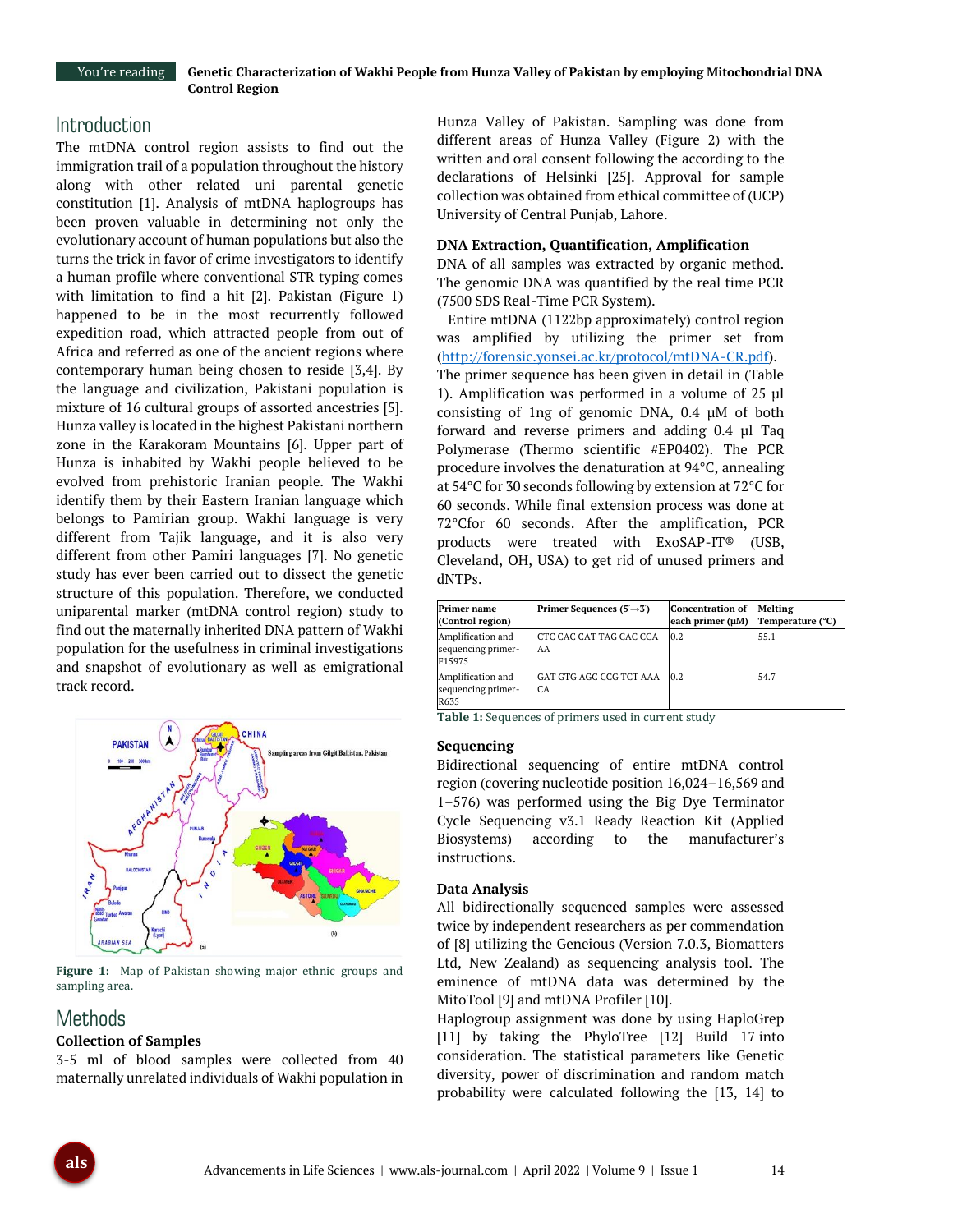determine richness of gene pool and in formativeness of mtDNA as marker for forensic applications for this population.

## Results

All of forty (40) samples were sequenced and compared to rCRSs for detection of haplotypes. After the sequence analysis, all samples were found to be different on genetic level marking the rich gene pool of population. Haplogroup frequency of each individual was calculated. The haplogroup H14a+146 were more frequent (5%) in Wakhi population as compared to other haplogroups. The haplogroup frequency of mitochondrial DNA of Wakhi population is presented in table 2.

Wakhi population has an admixed mitochondrial DNA pool. 67.9% West Eurasian haplogroups (H101, H15a1b, H14a+146, H1+16239, H14a+146, H4a1a1a3, H15a1b, H2a1, U4b1a1a1, U4b2, U2b2, U49, k1a13, k1b2, T1a, T2d1b, T, T1a1'3,).Wakhi population also exhibited the haplogroup J: 7.5% the haplogroup having origin of Middle East (J1b1b, JT) and found in Middle East with the percentage as high as 12%. 7.5 % of East African haplogroup (N9a1), 5% South Asian haplogroup (M31a1, M3), 2.5% East Asian haplogroup (A+152+16362), 2.5% of African haplogroup, 2.5% of Southeastern haplogroup (B4), 2.5% of Central Asian haplogroup (C4a1), 2.5% of Southeast Asian haplogroup (R2).

| Σó,<br>ä       | Sample ID   | Haplotype<br>ID | Differences to rCRS<br>(309.1C, 315.1C, 524, 16519C, 309.2C, 523, 524, 16030d are disregarded)                                                                                                                                                                                                                          |                  |
|----------------|-------------|-----------------|-------------------------------------------------------------------------------------------------------------------------------------------------------------------------------------------------------------------------------------------------------------------------------------------------------------------------|------------------|
| $\mathbf{1}$   | <b>HW35</b> | M1              | 16047T, 16050d, 16051d, 16053A, 16054.1G, 16054.2G, 16060A, 16126C, 16163G, 16186T, 16189C, 16220C 16294T,<br>73G, 263G, 489C, 511T                                                                                                                                                                                     |                  |
| 2              | <b>HW37</b> | M <sub>2</sub>  | 16027.1C, 16030T, 16038d, 16126C, 16163G, 16186T, 16220C, 16294T, 73G, 152C, 195C, 263G                                                                                                                                                                                                                                 |                  |
| 3              | <b>HW38</b> | M <sub>3</sub>  | 16223T, 16290T, 16319A, 16362C, 73G, 152C, 235G 263G, 533G                                                                                                                                                                                                                                                              |                  |
| $\overline{4}$ | HW39        | M4              | 16026G, 16028C, 16031T, 16033d, 16039d, 16052d, 16127C, 16148T, 16224T, 16262.1C, 73G, 195C, 263G, 284.1A,<br>482C, 489C                                                                                                                                                                                                |                  |
| 5              | HW41        | M <sub>5</sub>  | 16026G, 16028C, 16031T, 16033d, 16039d, 16052G, 16210C, 16240T, 16254.1A, 16311C, 16352C, 16353T, 73G, 146C,<br>U2b2<br>52C, 153G, 234G, 263G, 284.1A                                                                                                                                                                   |                  |
| 6              | HW42        | M <sub>6</sub>  | 16124C, 16184T, 16311C, 44.1C, 55C, 57C, 146C, 263G, 297C<br>H15a1b                                                                                                                                                                                                                                                     |                  |
| $\overline{7}$ | <b>HW43</b> | M <sub>7</sub>  | 16203G, 16256T, 16352C, 146C, 263G<br>H14a+146                                                                                                                                                                                                                                                                          |                  |
| 8              | <b>HW44</b> | M8              | 16126C, 16294T, 73G, 194T, 200G, 263G                                                                                                                                                                                                                                                                                   |                  |
| 9              | <b>HW45</b> | M <sup>9</sup>  | 16184T, 16263C, 16304C, 16357C, 146C, 195C, 263G, 497T                                                                                                                                                                                                                                                                  |                  |
| 10             | <b>HW46</b> | M10             | 16027.1C, 16030T, 16038d, 16224C, 16311C, 73G, 146C, 195C, 263G, 497T                                                                                                                                                                                                                                                   |                  |
| 11             | <b>HW47</b> | M11             | 16111T, 16239T, 16362C, 16482G, 239C, 263G                                                                                                                                                                                                                                                                              | H1+16239         |
| 12             | <b>HW49</b> | M12             | 16356C, 16362C, 73G, 195C, 263G, 524.1A, 524.2C, 524.3A, 524.4C                                                                                                                                                                                                                                                         |                  |
| 13             | <b>HW50</b> | M13             | 16126C, 16294T, 73G, 194T, 200G, 263G                                                                                                                                                                                                                                                                                   |                  |
| 14             | HW51        | M14             | 16126C, 16294T, 73G, 194T, 200G, 263G, 282.1T                                                                                                                                                                                                                                                                           |                  |
| 15             | HW52        | M15             | 16136C, 16356C, 73G, 195C, 263G, 284.1A, 294.1T, 499A, 524.1A, 524.2C, 524.3A, 524.4C                                                                                                                                                                                                                                   |                  |
| 16             | <b>HW53</b> | M16             | 16224C, 16311C, 16320T, 73G, 146C, 195C 263G, 524.1A, 524.2C, 524.3A, 524.4C                                                                                                                                                                                                                                            |                  |
| 17             | <b>HW54</b> | M17             | 16036d, 16037d, 16069T, 16126C, 16145A, 16261T 16311C, 73G, 185A, 263G, 271T, 295T, 458.1T, 462d, 463d, 489C                                                                                                                                                                                                            |                  |
| 18             | <b>HW55</b> | M18             | 16051G, 16209C, 16239T, 16311C, 16352C, 16353T, 73G 146C, 152C, 153G, 234G, 263G                                                                                                                                                                                                                                        |                  |
| 19             | <b>HW56</b> | M19             | 16036d, 16037d, 16224C, 16311C, 16320T, 16519C, 73G 146C, 195C, 263G, 524.1A, 524.2C, 524.3A, 524.4C                                                                                                                                                                                                                    |                  |
| 20             | <b>HW57</b> | M20             | 16224C, 16311C, 16320T, 73G, 89C, 146C, 195C 263G, 524.1A, 524.2C, 524.3A, 524.4C                                                                                                                                                                                                                                       |                  |
| 21             | <b>HW60</b> | M <sub>21</sub> | 16126C, 16147T, 16223T, 73G, 150T, 263G                                                                                                                                                                                                                                                                                 | L3e'i'k'x        |
| 22             | HW61        | M22             | 16224C, 16311C, 73G, 146C, 195C, 263G, 497T                                                                                                                                                                                                                                                                             | K1a13            |
| 23             | <b>HW63</b> | M7              | 16203G, 16256T, 16352C, 146C, 263G                                                                                                                                                                                                                                                                                      | H14a+146         |
| $\sqrt{24}$    | HW67        | M23             | 16111T, 16129A, 16223T, 16247G, 16257A, 16261T, 73G 194T, 200G, 263G                                                                                                                                                                                                                                                    | N9a1             |
| 25             | <b>HW68</b> | M24             | 16289G, 44.1C, 55C, 57C, 146C, 263G                                                                                                                                                                                                                                                                                     | H15a1b           |
| 26             | HW69        | M25             | 16069T, 16126C, 16145A, 16261T, 16311C, 73G, 152C 263G, 524.1A, 524.2C                                                                                                                                                                                                                                                  | IT               |
| 27             | HW72        | M26             | 16051G, 16209C, 16239T, 16311C, 16352C, 16353T, 73G, 150T, 263G                                                                                                                                                                                                                                                         | U2b2             |
| 28             | <b>HW74</b> | M27             | 16111T, 16129A, 16223T, 16247G, 16257A, 16261T, 73G 150T, 263G                                                                                                                                                                                                                                                          | N9a1             |
| 29             | <b>HW75</b> | M28             | 16182C, 16183C, 16189C, 16194C, 16217d, 16219C 16228T, 16230T, 16234d, 16258C, 16269C 16287T, 16289d,<br>16293C, 16305T, 16309G, 16311C, 16312C, 16326C, 16338C, 16355T, 16358T, 16360G, 16402C, 16444T, 25C, 73G,<br>146C, 152C, 181C, 214G, 241C 263G, 368G 418T                                                      |                  |
| 30             | <b>HW76</b> | M29             | 16182C, 16183C, 16189C, 16197G, 16204A, 16217C 16245G, 16258C, 16265C, 16276A, 16293C, 16310A 16311A,<br>16330G, 16332A, 16336A, 16344A, 16384A 16386A, 16413G, 16422A, 16434A, 16436A, 16437G 16465A, 16475G,<br>16484G, 16498A, 16505G, 16519G 16535A, 16558A, 16560A, 16564C, 10G, 73G, 146C, 152C, 214G, 263G, 368G | B4               |
| 31             | <b>HW78</b> | M30             | 16111T, 16129A, 16223T, 16247G, 16257A, 16261T, 73G 195C, 263G, 499A, 524.1A, 524.2C, 524.3A, 524.4C                                                                                                                                                                                                                    | N9a1             |
| 32             | <b>HW80</b> | M31             | 16129A, 16223T, 16298C, 16327T, 73G, 263G                                                                                                                                                                                                                                                                               | C4a1             |
| 33             | <b>HW87</b> | M32             | 16224C, 16311C, 16320T, 73G, 195C, 263G, 499A                                                                                                                                                                                                                                                                           | U4'9             |
| 34             | <b>HW89</b> | M33             | 16028.1C, 16028.2T, 16030T, 16036d, 16037d, 16136C 16356C, 73G, 195C, 263G, 499A, 524.1A, 524.2C, 524.3A,<br>U4b2<br>524.4C                                                                                                                                                                                             |                  |
| 35             | HW91        | M34             | 16069T, 16126C, 16145A, 16261T, 16311C, 73G, 185A, 263G, 271T, 295T, 458.1T, 462d, 463d, 489C                                                                                                                                                                                                                           | I1b1b            |
| 36             | HW92        | M35             | 16136C, 16356C, 73G, 249d, 263G, 489C                                                                                                                                                                                                                                                                                   | M31a1            |
| 37             | HW107       | M36             | 16025d, 16224C, 16311C, 73G, 146C, 195C, 263G, 497T<br>K1a13                                                                                                                                                                                                                                                            |                  |
| 38             | HW110       | M37             | 16071T, 16362C, 73G, 152C, 263G, 524.1A, 524.2C                                                                                                                                                                                                                                                                         |                  |
| 39             | HW115       | M38             | 16309G, 16354T, 93G, 263G                                                                                                                                                                                                                                                                                               | H2a1             |
| 40             | HW122       | M39             | 16027.1C, 16030T, 16038d, 16224C, 16311C, 16519C, 73G 146C, 195C, 263G, 497T                                                                                                                                                                                                                                            | T <sub>1</sub> a |

**Table 2:** Estimated haplotypes and respective haplogroups in Wakhi population.

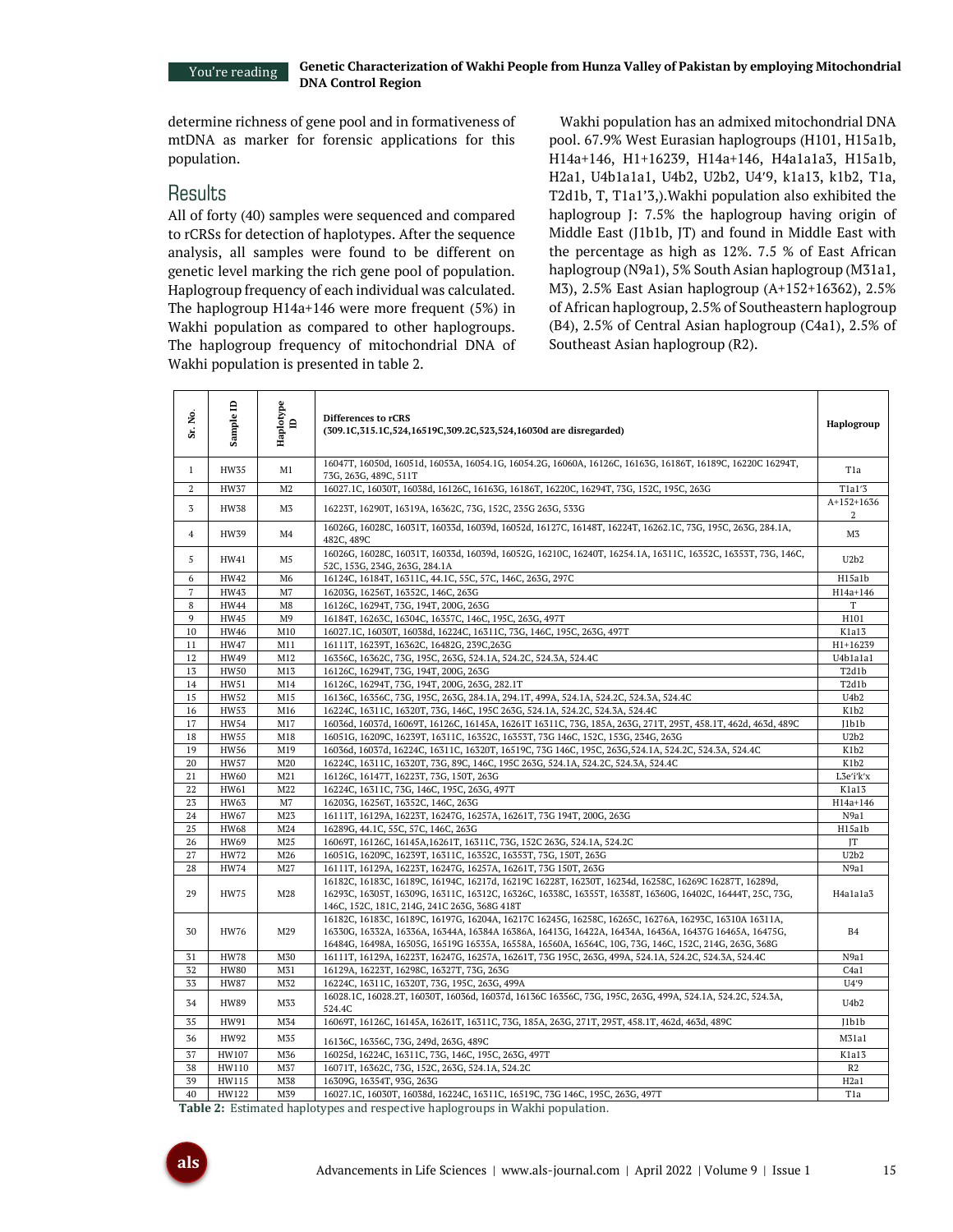#### **Genetic Characterization of Wakhi People from Hunza Valley of Pakistan by employing Mitochondrial DNA Control Region** You're reading

The genetic diversity of Wakhi population was high (0.998) with lower random match probability is (0.026) and in turn high power of discrimination (0.974) indicating rich gene pool (Table 3).

| Sample size                    | 40             |  |
|--------------------------------|----------------|--|
| Number of different haplotypes | 40 (40 Unique) |  |
| Random match probability       | 0.026          |  |
| Power of discrimination        | 0.974          |  |
| Genetic diversity              | 0.998          |  |

**Table 3:** Statistical parameters of Wakhi people.

## **Discussion**

Since the age of mankind, has utilized plants for the This study revealed the haplotype data of hypervariable regions of the control region of mitochondrial DNA in Wakhi population living in upper Hunza (Gojal), Pakistan. Each individual's mitochondrial DNA control region was sequenced and haplogroup assignment was done. Haplogroups U, T, A, M, H, K, J, L, N, B, C and R were observed in Wakhi population. The haplogroups H, U, T and K were frequently found in samples of this population.

Thirty nine (39) unique haplotypes were observed in Wakhi population, hence this population has a very high genetic diversity (0.998) and lowest random match probability is 0.026. The results of this study have been compared to other populations being studied in Pakistan e.g. especially genetic diversities of Makrani (0.97) [1], Saraiki (0.96) [2], Pakhtun (0.99) [4], Baluchi including three other ethnic groups from Sindh and Baluchistan province (0.97) [19], Sindhi (0.992) [20], Punjabi (0.963) [15], Kashmiri (0.997) [21], Hazara (0.994) [23], Kho from Northwest region (0.0215) [22] and Gujar from Northwest region of Pakistan (0.922) [24] population (Table 4). This population was found to be the most diverse, genetically, than other so far studied populations from Pakistan. The haplogroup diversity observed in present study is comparable with the haplogroup diversity of Pashton population in which predominant haplogroups were of West Eurasian origin (55.6%) as it is common as far as Wakhi are concerned. In this study of Wakhi population, West Eurasian H haplogroup was found in 8 individuals (20%). Haplogroup U of West Eurasian nature was second most prominent with 17.5% frequency after H haplogroup. Different subgroups of super haplogroups-H have been observed in various other ethnic groups from Pakistan like Makrani, Pathan and Kashmiri people. The most prominent mtDNA super haplogroup-U, is frequently found in Pathan (17%) and in Baluch (74%) in Pakistan. The haplogroup U2 is considered to be the most ancient lineage of super Haplogroup U. The haplogroup U2 and other sub haplogroups of haplogroup U are found most frequently in Kashmiri and Kalash people from Pakistan.

The haplogroup H is considered to be instigated in Southwest Asia around 20,000 to 25,000 years ago [16]. The haplogroup was also observed among the Tryptillians. The clade was found to be in the DNA of ancient mummies which were discovered in the middle Egypt at the archeological site of Abusir el-Meleq dating from the pre Ptolemaic/ late new kingdom and Ptolemaic interlude [17].



**Figure 2:** Graphical diagram showing percentage wise frequencies of mtDNA haplogroups in Wakhi population with H14a+146 as most frequent haplogroup up to 5%.

The haplogroup U was discovered from human skeletal remnants discovered in western Siberia which has been marked as most ancient DNA belonging to this clade, was dated to 45000 years ago [18]. Around 11 % of native Europeans bearing this haplogroup in their DNA and haplogroup are categorized as most old prehistoric maternally inherited haplogroup found in the region. Likewise, haplogroup H, it was also found in Egyptian mummies at the archeological site of Abusir el-Meleq dated to the 1st millennium BC [17]. In this context, further studies on this ethnic group could shed light on the interesting genetic aspects which could lead to its possible association with southwest Asian and Europe also emigrational history of this ethnic group to or from these continents.

### Competing Interest

The authors declare that there is no conflict of interest regarding the publication of this paper.

## Authors' Contribution

Marriam Jafar: Study design Muhammad Saqib Shahzad: Refinement of study design and supervision Zia Ur Rahman: Technical support